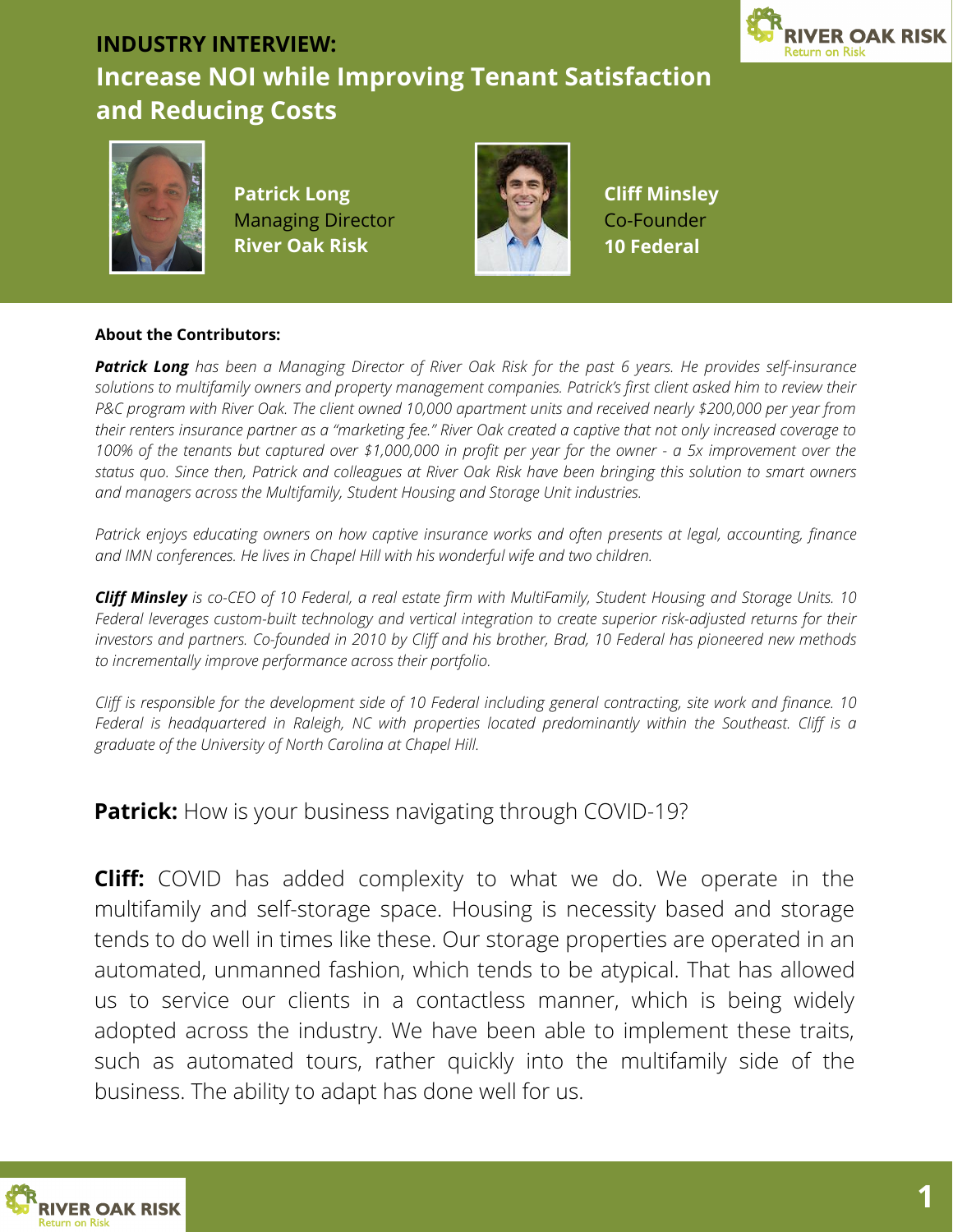**Patrick:** I'm glad to see that all of the automation that you had put into place prior to the pandemic is paying off. I'm managing director of River Oak Risk. We are specialists in self-funding and self-insurance, typically around a captive which earns greater returns for our clients, ranging across industries. Anytime there is an anomaly in the market, whereby clients such as Cliff are paying too much for insurance, we're here to help. We don't sell insurance, but rather look at the risks within your business and determine whether protecting yourself would earn you a better return.

# **"It's almost without exception that tenants are going to let their policies lapse."**

We entered the apartment space somewhat by accident. We met with a client with 10,000 units and looked at their builders' risk and P&C risk. We discovered that they were paying well over \$1 million to third-parties for tenant liability and only had about 5% in paid claims back. Thinking it was a rarity, we looked back over several years and actually found out that it was the norm. Today, they enjoy a \$1 million dividend every year. That launched us into the multifamily space around 4 years ago. Since then, we've rolled this out to 130,000 units.

Cliff, how did you approach tenant liability prior to River Oak Risk?

**Cliff:** Prior to setting up our captive, we went through the normal third-party channels that provide tenant insurance in the storage and multifamily realms. It helped with our insurance premiums when we could demonstrate that there was a protective layer on the multifamily side for tenant liability. It's essentially like herding cats in the sense that when someone signs a lease, you're trying to track down that they have a COI to provide indemnification against the property. That can be administratively burdensome, especially if you have a property where people are staying past their initial term, if they're renewing licenses and things of that nature.

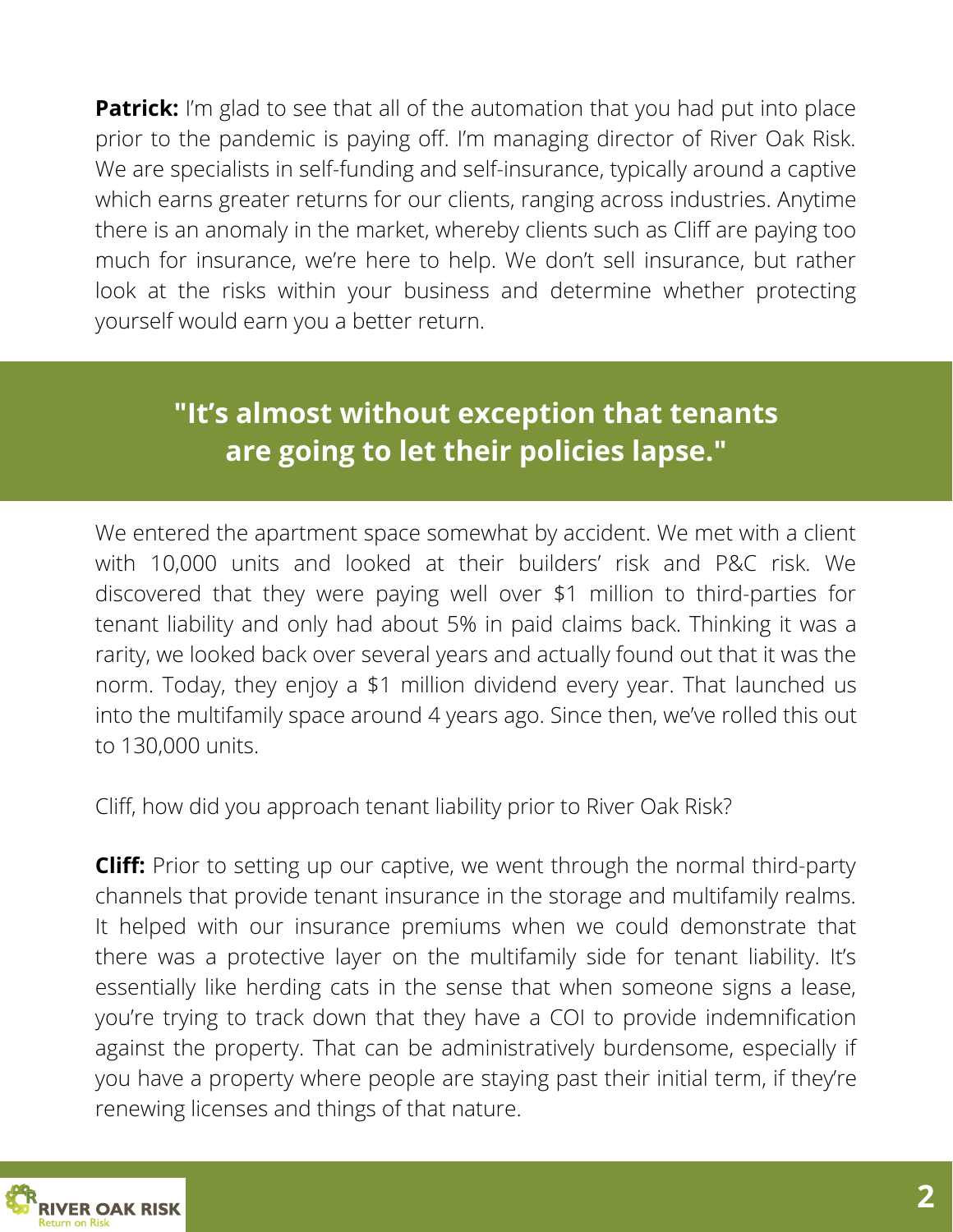It's almost without exception that tenants are going to let their policies lapse or they don't send you renewal certificates. On the multifamily side, it was incredibly important and attractive to us that we could require that a tenant have liability insurance, and if they couldn't provide evidence that they had any or did not want to opt to get any, we could get them to participate in our program. That eradicated a huge inefficiency on our side. It was attractive for us to be able to provide the service.

through those issues because there are a plethora of other operational issues On the storage side, it was about being able to provide a product that we tailored with you and your team to address the needs of our tenants, such as water damage and rodent issues, without paying an arm and a leg. We really got that policy honed in, and I think we offer a better product for our tenants. And to be clear, this is tenant content indemnity. We provide a really good product and ask that tenants have content insurance in the unfortunate event that something happens. We now have River Oak Risk to lean on to work that we're addressing on a day-to-day basis.

### **"I never knew we had the ability to open our own captive."**

**Patrick:** I know that you didn't just look at River Oak Risk, but rather a number of other options. Can you tell us more about the process that you went through and the research that you conducted?

**Cliff:** We are a vertically integrated operation. We're essentially a real estate investment firm, developers, property managers, and even have a technology company where we develop proprietary platforms to run the properties.

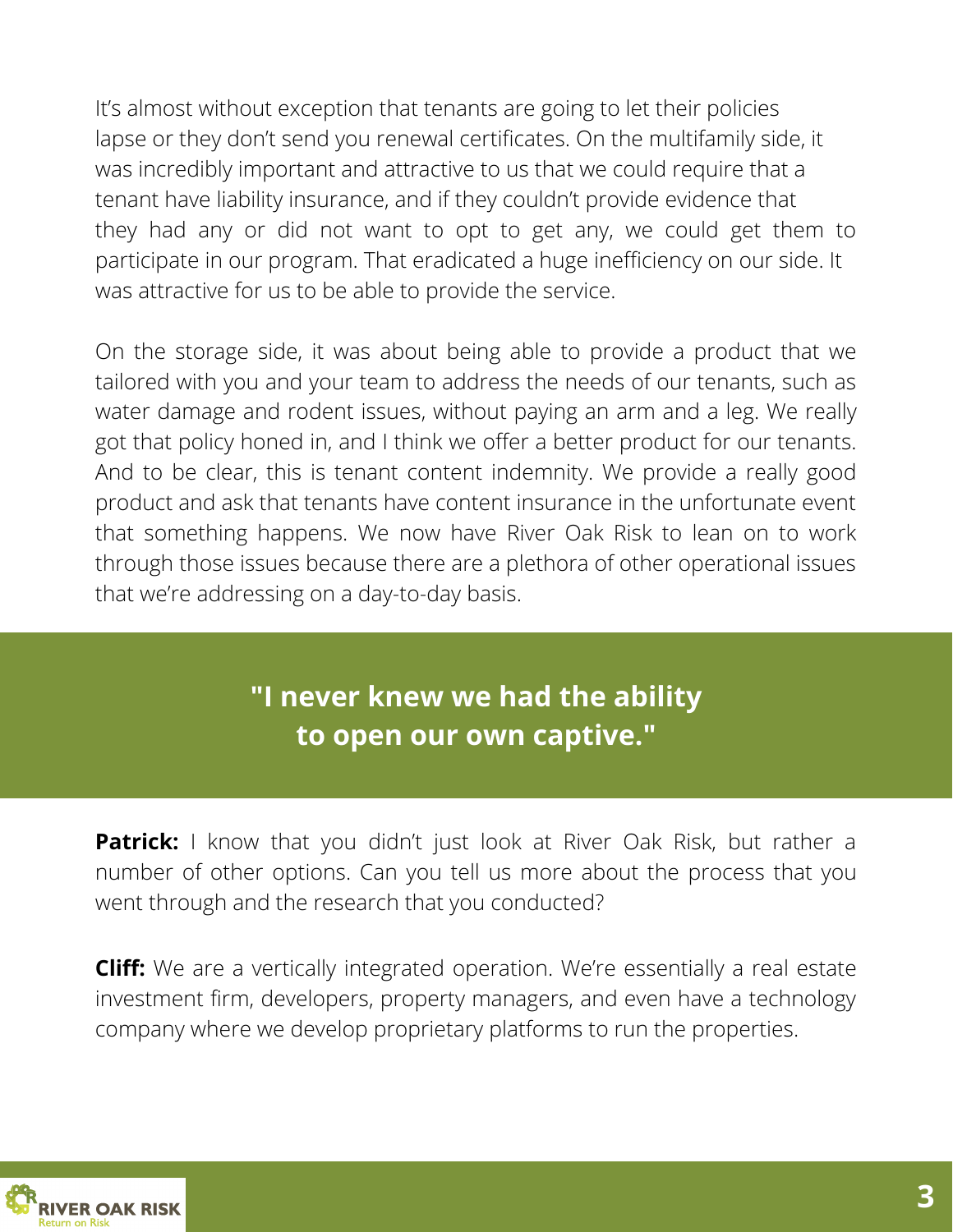#### **"We're a one-stop shop. The customer experience is paramount."**

We have identified so many inefficiencies in real estate operations and can address them all under one roof. I never knew that we had the ability to open our own captive through the reinsurance program, but when we saw that it was possible, we started vetting who had the programs and whom did they work with. You came in high regard, you were local and spent so much time on the front end to really tailor what we wanted to do. That is one of our driving foundational principles.

**Patrick:** We also learn something with every client. We have to win over ever persona, the first being the tenant. They don't like the status quo, which ranges between \$12-\$35 per month across different markets. Our program is at \$12 a month. From a tenant perspective, where do you see the status quo versus our program?

**Cliff:** We have a lot of control over the product that we provide. A tenant does not have to get a COI on top of signing their lease - we're a one-stop shop. The customer experience is paramount.

**Patrick:** In exit interviews, community managers mention that knocking on tenant doors is the least favorite part of their jobs. You've eliminated that through automation, but what efficiencies does this program offer for your community managers?

**Cliff:** We operate in the traditional sense in our multifamily properties with full staff, having made some adjustments for COVID. Our storage facilities are managed to a degree from human beings, from our corporate office.

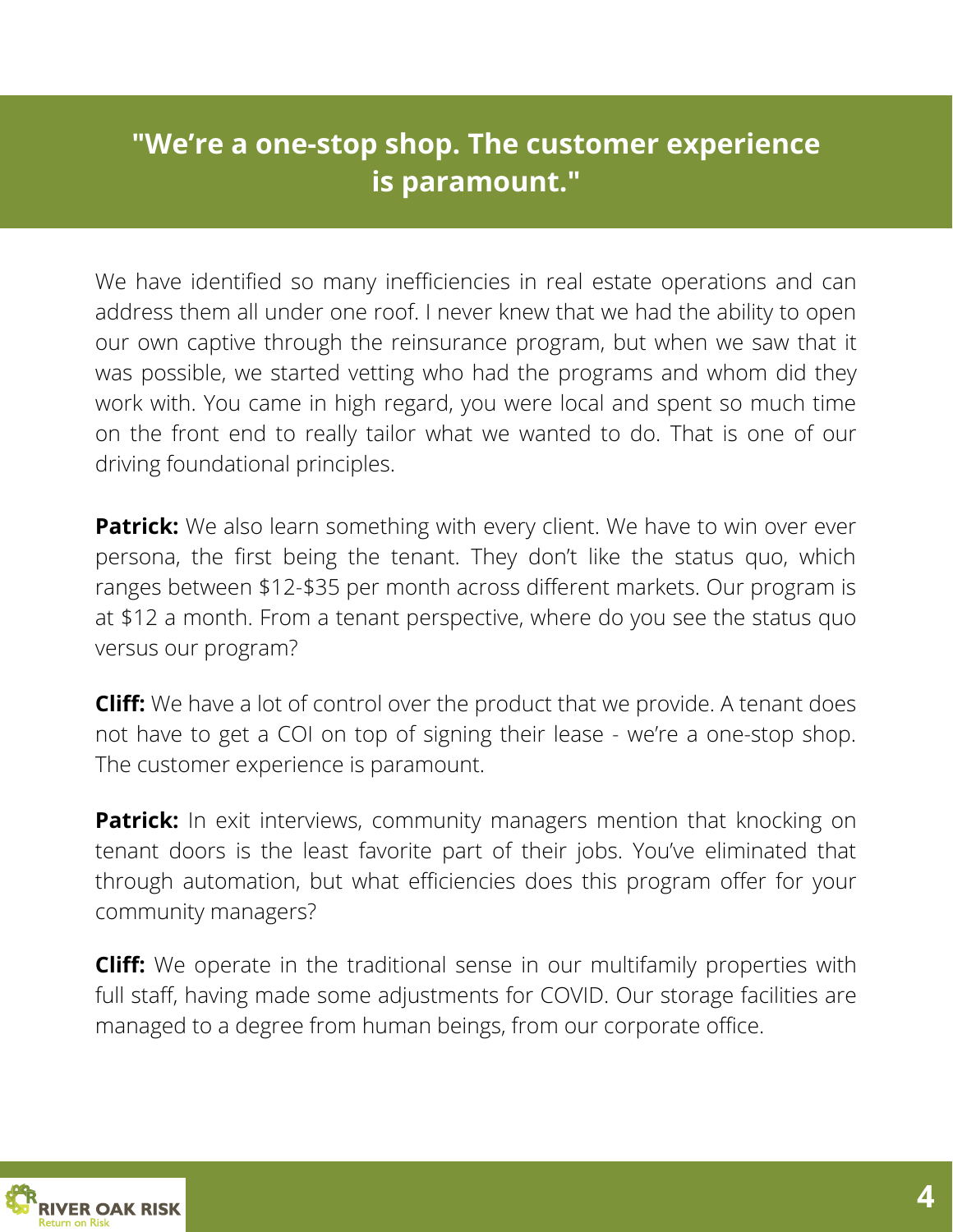an *INSK* Capian That said, it creates efficiency when it's our own program and the staff is educated on it. It's not some other tenant insurance group that comes in with their own guidelines. River Oak Risk explains how to communicate the program to our tenants, including the type of vernacular to use. Again, it's a one-stop shop. I have to tip my hat off to you. The program has been up for a while and has been a very seamless process. He have storage properties across the country and offer this tenant insurance in all of them.

# **"Of all the business units that we run, it has one of the highest ROIs."**

**Patrick:** This program generates around \$100 per unit per year in pure profit on the multifamily side, and you're covering 100% of your tenants. How does this stack up for you as an owner and an investor?

**Cliff:** This is truly found money and is the best of both worlds. It provides a great product from an operational standpoint because you have 100% coverage. It provides peace of mind for the insurers of the property because your tenants are covered. Lastly, it is wonderful that the captive is profitable, but it's also rewarding in the sense that you can overcome the barrier to entry by having a portfolio of properties that are covered under the program. Of all of the business units that we run, it has one of the highest ROIs. We spend very little time on it once it is set up. River Oak Risk does all of the heavy lifting – thank you for that.